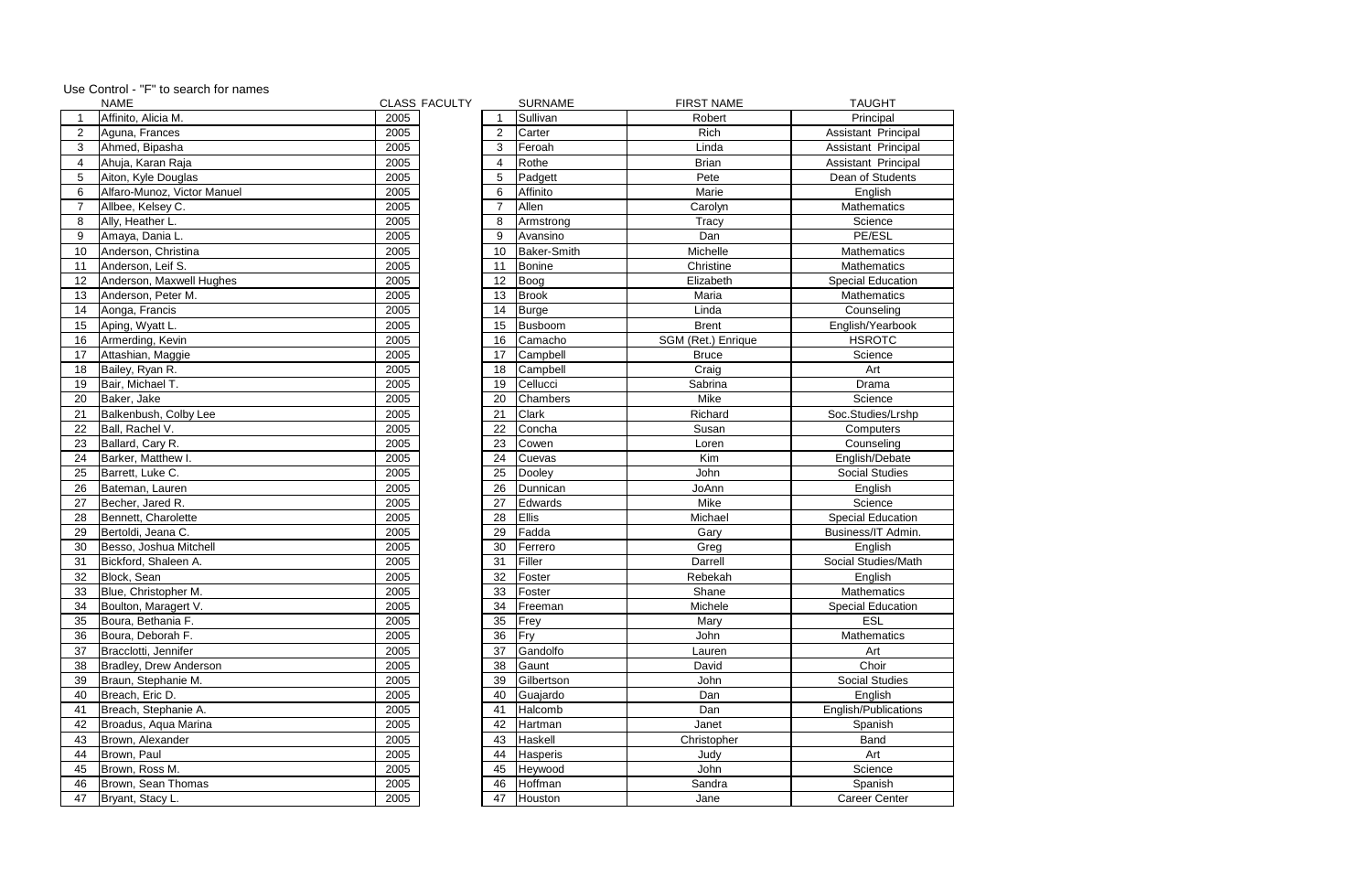| 48 | Bunce, Joshua J.                | 2005 |
|----|---------------------------------|------|
| 49 | Butler, Mackenzie A.            | 2005 |
| 50 | Bylund, Rachel I.               | 2005 |
| 51 | Canavero-Freise, Andrew Branden | 2005 |
| 52 | Canepa, Nathan C.               | 2005 |
| 53 | Cannon, Brady Charles           | 2005 |
| 54 | Cannon, Kindra D.               | 2005 |
| 55 | Cantrell, Kari J.               | 2005 |
| 56 | Cao, Michael L.                 | 2005 |
| 57 | Cardinal, Matthew Troy          | 2005 |
| 58 | Carlson, Brittany Ann           | 2005 |
| 59 | Carpenter, Karena Elise         | 2005 |
| 60 | Carr, Joseph Lewis              | 2005 |
| 61 | Carrillo, Maria-Isabel          | 2005 |
| 62 | Castedo, Carla Cecilia          | 2005 |
| 63 | Castillo, Andrea R.             | 2005 |
| 64 | Catanio, Robert                 | 2005 |
| 65 | Caywood, Daniel James           | 2005 |
| 66 | Cedomio, Dulce Carolina         | 2005 |
| 67 | Challis, Natalie K.             | 2005 |
| 68 | Chapel, Jeffrey M.              | 2005 |
| 69 | Chavez, Orlando A.              | 2005 |
| 70 | Chen, Jiyang                    | 2005 |
| 71 | Chheth, Bunhov                  | 2005 |
| 72 | Chia, Christine                 | 2005 |
| 73 | Chuan, Alexandria C.            | 2005 |
| 74 | Chung, Sue                      | 2005 |
| 75 | Cirac, Kyle A.                  | 2005 |
| 76 | Clark, Richard L.               | 2005 |
| 77 | Cleveland, Robin Michelle       | 2005 |
| 78 | Cloth, Melanie Ashleigh         | 2005 |
| 79 | Coleman, Thomas J.              | 2005 |
| 80 | Coleman, Travis S.              | 2005 |
| 81 | Conrad, Amy Jo                  | 2005 |
| 82 | Corona, Antonio                 | 2005 |
| 83 | Corral, Martin                  | 2005 |
| 84 | Costet, Jason L.                | 2005 |
| 85 | Covington, J.B.                 | 2005 |
| 86 | Cox, Michael                    | 2005 |
| 87 | Craig, Skylar C.                | 2005 |
| 88 | Crum, Courtney Marie            | 2005 |
| 89 | Crystal, Jason Scott            | 2005 |
| 90 | Cummins, Desiree' Ann           | 2005 |
| 91 | Dalton, Jonathan M.             | 2005 |
| 92 | Dang, Nathan P.                 | 2005 |
| 93 | Dantes, Jairon M.               | 2005 |
| 94 | Davee, Lexa E.                  | 2005 |
| 95 | Davis, Anne Marie               | 2005 |
| 96 | Daykin, Philip F.               | 2005 |
|    |                                 |      |

| 48 | Bunce, Joshua J.                | 2005 | 48 | Johnson        | Marilyn           | Registrar                 |
|----|---------------------------------|------|----|----------------|-------------------|---------------------------|
| 49 | Butler, Mackenzie A.            | 2005 | 49 | Johnson        | Robin             | <b>Physical Education</b> |
| 50 | Bylund, Rachel I.               | 2005 | 50 | Jones          | Mike              | <b>Physical Education</b> |
| 51 | Canavero-Freise, Andrew Branden | 2005 | 51 | Jordan         | Scott             | Science                   |
| 52 | Canepa, Nathan C.               | 2005 | 52 | Juriaan        | Jessica           | English                   |
| 53 | Cannon, Brady Charles           | 2005 | 53 | Lucas          | Patricia          | Science                   |
| 54 | Cannon, Kindra D.               | 2005 | 54 | Lysdal         | Sandie            | <b>Special Education</b>  |
| 55 | Cantrell, Kari J.               | 2005 | 55 | MacKay         | Matt              | <b>Business</b>           |
| 56 | Cao, Michael L.                 | 2005 | 56 | Malcomson      | Kathy             | Counseling                |
| 57 | Cardinal, Matthew Troy          | 2005 | 57 | Manca          | Donna             | French/Italian            |
| 58 | Carlson, Brittany Ann           | 2005 | 58 | <b>Mattick</b> | Jason             | <b>Mathematics</b>        |
| 59 | Carpenter, Karena Elise         | 2005 | 59 | Mawson         | Amanda            | English                   |
| 60 | Carr, Joseph Lewis              | 2005 | 60 | <b>McCart</b>  | Christopher       | <b>Social Studies</b>     |
| 61 | Carrillo, Maria-Isabel          | 2005 | 61 | McClellan      | <b>Brad</b>       | English                   |
| 62 | Castedo, Carla Cecilia          | 2005 | 62 | Meschery       | Tom               | English                   |
| 63 | Castillo, Andrea R.             | 2005 | 63 | Moberg         | Laura             | <b>Social Studies</b>     |
| 64 | Catanio, Robert                 | 2005 | 64 | Molder         | Stephan           | Special Ed/English        |
| 65 | Caywood, Daniel James           | 2005 | 65 | <b>Morris</b>  | Lynda             | Library                   |
| 66 | Cedomio, Dulce Carolina         | 2005 | 66 | Mortara        | Chris             | <b>Mathematics</b>        |
| 67 | Challis, Natalie K.             | 2005 | 67 | Opperman       | Terry             | Counseling                |
| 68 | Chapel, Jeffrey M.              | 2005 | 68 | Parkyn         | Heather           | Spanish                   |
| 69 | Chavez, Orlando A.              | 2005 | 69 | Penaluna       | Bill              | Driver's Ed/Ath Director  |
| 70 | Chen, Jiyang                    | 2005 | 70 | Porter         | Valerie           | Science                   |
| 71 | Chheth, Bunhov                  | 2005 | 71 | Potter         | Potter            | Mathematics               |
| 72 | Chia, Christine                 | 2005 | 72 | Powers         | Keri              | <b>Mathematics</b>        |
| 73 | Chuan, Alexandria C.            | 2005 | 73 | Quinlan        | Diana             | <b>Business</b>           |
| 74 | Chung, Sue                      | 2005 | 74 | Retterer       | Cathy             | <b>Social Studies</b>     |
| 75 | Cirac, Kyle A.                  | 2005 | 75 | Rillon         | SGM (Ret.) Ronald | <b>HSROTC</b>             |
| 76 | Clark, Richard L.               | 2005 | 76 | Roix           | Douglas           | <b>Industrial Arts</b>    |
| 77 | Cleveland, Robin Michelle       | 2005 | 77 | Ross           | David             | <b>Social Studies</b>     |
| 78 | Cloth, Melanie Ashleigh         | 2005 | 78 | Rudolph        | Joan              | English                   |
| 79 | Coleman, Thomas J.              | 2005 | 79 | Salter         | R. Jay            | English                   |
| 80 | Coleman, Travis S.              | 2005 | 80 | Schnabel       | LTC (Ret.) J.D.   | <b>HSROTC</b>             |
| 81 | Conrad, Amy Jo                  | 2005 | 81 | Schouweiler    | Peter             | <b>Social Studies</b>     |
| 82 | Corona, Antonio                 | 2005 | 82 | Scichilone     | Traci             | <b>Special Education</b>  |
| 83 | Corral, Martin                  | 2005 | 83 | See            | Sharon            | English                   |
| 84 | Costet, Jason L.                | 2005 | 84 | Shoda          | Adam              | Science                   |
| 85 | Covington, J.B.                 | 2005 | 85 | Spalka         | Monica            | P.E./Health               |
| 86 | Cox, Michael                    | 2005 | 86 | <b>Stamps</b>  | Craig             | <b>Special Education</b>  |
| 87 | Craig, Skylar C.                | 2005 | 87 | Stoughton      | Julie             | Science                   |
| 88 | Crum, Courtney Marie            | 2005 | 88 | Suarez         | Jennifer          | Spanish                   |
| 89 | Crystal, Jason Scott            | 2005 | 89 | Swain          | Eric              | P.E./Social Studies       |
| 90 | Cummins, Desiree' Ann           | 2005 | 90 | Tomac          | Jeff              | Counselor                 |
| 91 | Dalton, Jonathan M.             | 2005 | 91 | Toti           | Janet             | Orchestra                 |
| 92 | Dang, Nathan P.                 | 2005 | 92 | Upton          | Ron               | Spanish                   |
| 93 | Dantes, Jairon M.               | 2005 | 93 | Vinci          | Carl              | <b>Community Based</b>    |
| 94 | Davee, Lexa E.                  | 2005 | 94 | Walsh          | Liz               | English/Yearbook          |
| 95 | Davis, Anne Marie               | 2005 | 95 | Wendt          | Carol             | Mathematics               |
| 96 | Daykin, Philip F.               | 2005 | 96 | Wiseman        | Christena         | French                    |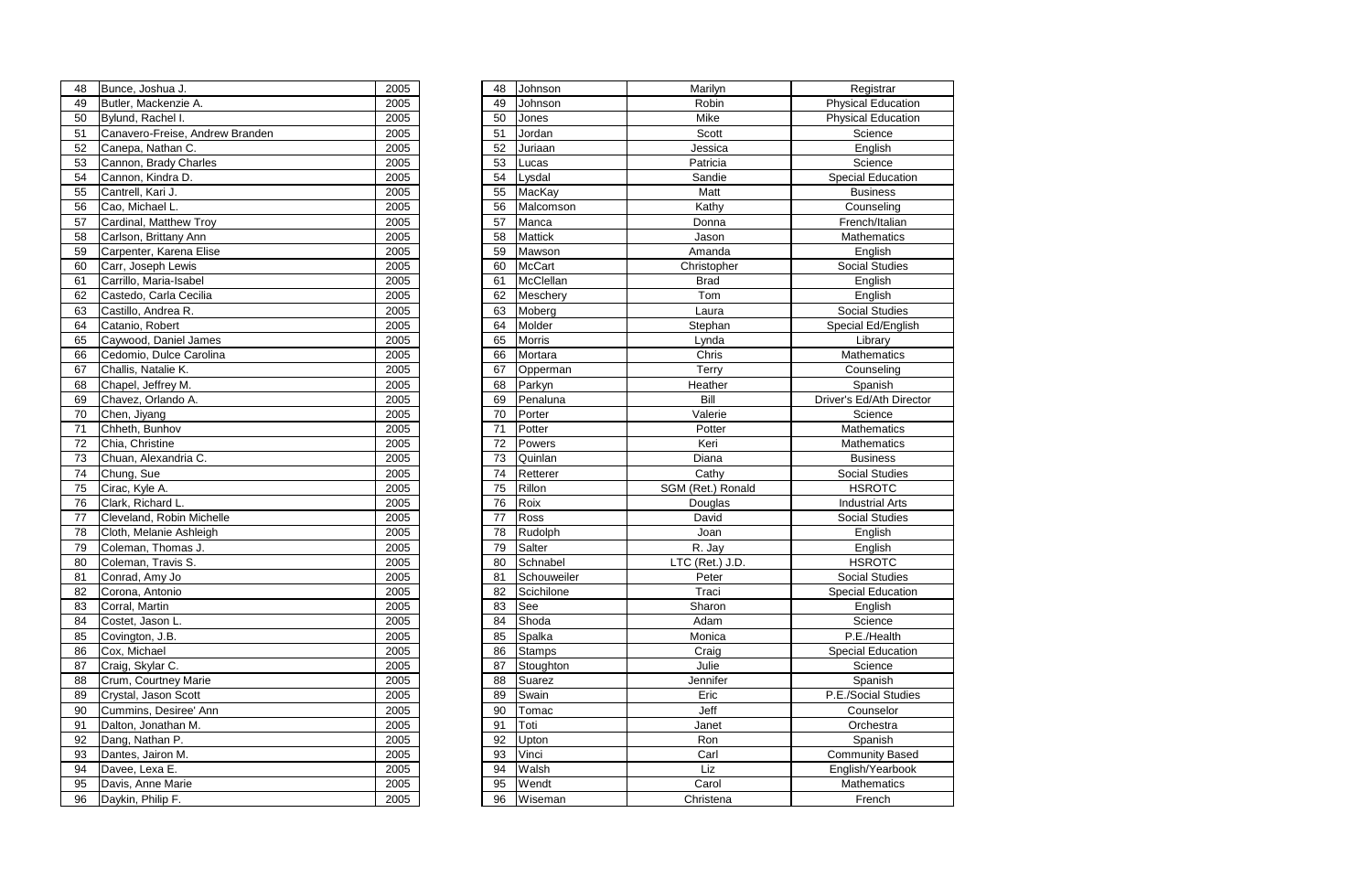| 97  | Michaele C.<br>Decaria.        | 2005 | 97  | Worthen      | Bill  | Science            |
|-----|--------------------------------|------|-----|--------------|-------|--------------------|
| 98  | <b>Justin Daniel</b><br>Deeter | 2005 | 98  | Worthen      | Bryon | <b>Mathematics</b> |
| 99  | IDemartini, Lisa R.            | 2005 | 99  | Wycoff       | Marv  | Social Studies     |
| 100 | <b>IDennis, Kadv</b>           | 2005 | 100 | <b>IZahm</b> | ∟aura | Science            |

| 97  | Decaria. Michaele C.         | 2005 |
|-----|------------------------------|------|
| 98  | Deeter, Justin Daniel        | 2005 |
| 99  | Demartini, Lisa R.           | 2005 |
| 100 | Dennis, Kady                 | 2005 |
| 101 | Dickens, Matthew A.          | 2005 |
| 102 | Dix, De'Anta                 | 2005 |
| 103 | Dixon, Diana J.              | 2005 |
| 104 | Doerr, Eric R.               | 2005 |
| 105 | Dory, Jeannette G.           | 2005 |
| 106 | Draeger, Lucas M.            | 2005 |
| 107 | Draper, Cleighton A.         | 2005 |
| 108 | Dring, Lisa S.               | 2005 |
| 109 | Duclos, Sarah E.             | 2005 |
| 110 | Duncan, Brennan P.           | 2005 |
| 111 | Durham, Cassandra A.         | 2005 |
| 112 | Durham. Thomas B.            | 2005 |
| 113 | Dwyer, Velyn Ann             | 2005 |
| 114 | Dziolek, Adam G.             | 2005 |
| 115 | Eahmed, Bipasha              | 2005 |
| 116 | Edwards, Amy L.              | 2005 |
| 117 | Elvick, Robert A.            | 2005 |
| 118 | English, Ashley E.           | 2005 |
| 119 | Erguiza, Francis G.          | 2005 |
| 120 | Erny, Stephen P.             | 2005 |
| 121 | Erny, Tamara Lynn            | 2005 |
| 122 | Erquiaga, Brendan M.         | 2005 |
| 123 | Evanson, Robert L.           | 2005 |
| 124 | Evasovic, Jon                | 2005 |
| 125 | Farahi, Sasha                | 2005 |
| 126 | Fegan, Kathleen McCormick    | 2005 |
| 127 | Fermoile, Nicholas K.        | 2005 |
| 128 | Fernandez, Lynelle Cristobal | 2005 |
| 129 | Ferrari, Alberta             | 2005 |
| 130 | Ferrari, Paul V.             | 2005 |
| 131 | Fiddler, Jeffrey             | 2005 |
| 132 | Figueroa, Jose Alejandro     | 2005 |
| 133 | Figueroa, Jovana Hernandez   | 2005 |
| 134 | Figueroa, Stephanie L.       | 2005 |
| 135 | Fischer, Jason J.            | 2005 |
| 136 | Flint, Justin Alexander      | 2005 |
| 137 | Follette, Laura              | 2005 |
| 138 | Forman, Meagan M.            | 2005 |
| 139 | Fox. Colin A.                | 2005 |
| 140 | Fuetsch, Elena E.            | 2005 |
| 141 | Funk, Leopold Sebastian      | 2005 |
| 142 | Gamboa, Victor               | 2005 |
| 143 | Garcia, Madeleine G.         | 2005 |
| 144 | Garcia-Mentzer, Kristina     | 2005 |
| 145 | Gerthoffer, Andrew J.        | 2005 |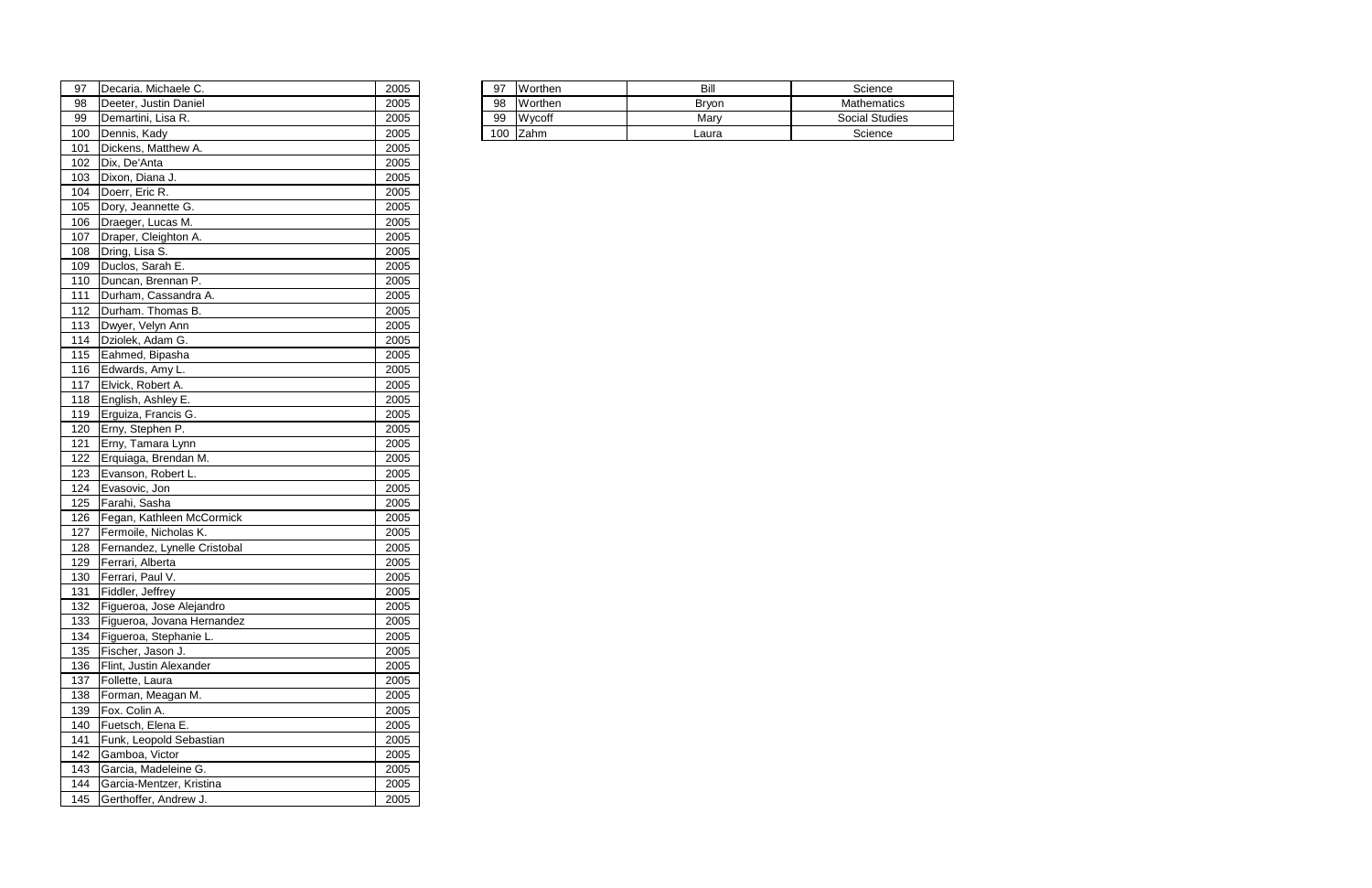| 146 | Geyer, John                | 2005 |
|-----|----------------------------|------|
| 147 | Gilbert, Kenneth           | 2005 |
| 148 | Giudici, Alicia N.         | 2005 |
| 149 | Goin, Kari E.              | 2005 |
| 150 | Gomes, Cherie R.           | 2005 |
| 151 | Gonzales, Gabriel David    | 2005 |
| 152 | Gonzales, Garrett Paul     | 2005 |
| 153 | Gosal, Simranjit S.        | 2005 |
| 154 | Green, Catherine           | 2005 |
| 155 | Green, Ryan D.             | 2005 |
| 156 | Green, Stephanie Diane     | 2005 |
| 157 | Gutierrez, Pablo Andres    | 2005 |
| 158 | Haddox, Jeffrey            | 2005 |
| 159 | Hall, Austin G.            | 2005 |
| 160 | Hampton, Lee J.            | 2005 |
| 161 | Hampton, Zach Will         | 2005 |
| 162 | Handy, Cale N.             | 2005 |
| 163 | Harrison, Kepler           | 2005 |
| 164 | Hasson, Joseph R.          | 2005 |
| 165 | Hatjakes, Annelise         | 2005 |
| 166 | Hattrup, Gregory D.        | 2005 |
| 167 | Hayek, Samantha L.         | 2005 |
| 168 | Heil, Tyler Don            | 2005 |
| 169 | Hellen, Michael J.         | 2005 |
| 170 | Hemphill, Lindsey M.       | 2005 |
| 171 | Henneberg, Corrine R.      | 2005 |
| 172 | Henneberg, Linda J.        | 2005 |
| 173 | Henning, Timothy C.        | 2005 |
| 174 | Herring, Kevin Michael     | 2005 |
| 175 | Herron, Kern C.            | 2005 |
| 176 | Hickok, Brandon            | 2005 |
| 177 | Hill, Bryan Michael        | 2005 |
| 178 | Holler, Stefanie L.        | 2005 |
| 179 | Hollis, Eric W.            | 2005 |
| 180 | Holmes, Daniel             | 2005 |
| 181 | Homan, Terence Andrew      | 2005 |
| 182 | Horowitz, Stephanie M.     | 2005 |
| 183 | Hug, Julianne C.           | 2005 |
| 184 | Humphrey, Cody R.          | 2005 |
| 185 | Islam, Schimthia           | 2005 |
| 186 | Jamieson, Jill             | 2005 |
| 187 | Jimenez, Lvette            | 2005 |
| 188 | Johannessen, Jacob W.      | 2005 |
| 189 | Johansson, James C.        | 2005 |
| 190 | Johnson, Alfre Terry       | 2005 |
| 191 | Johnson, Brandyn Christian | 2005 |
| 192 | Johnson, Sara Lianne       | 2005 |
| 193 | Jonsson, Natasha           | 2005 |
| 194 | Joshi, Ridhi A.            | 2005 |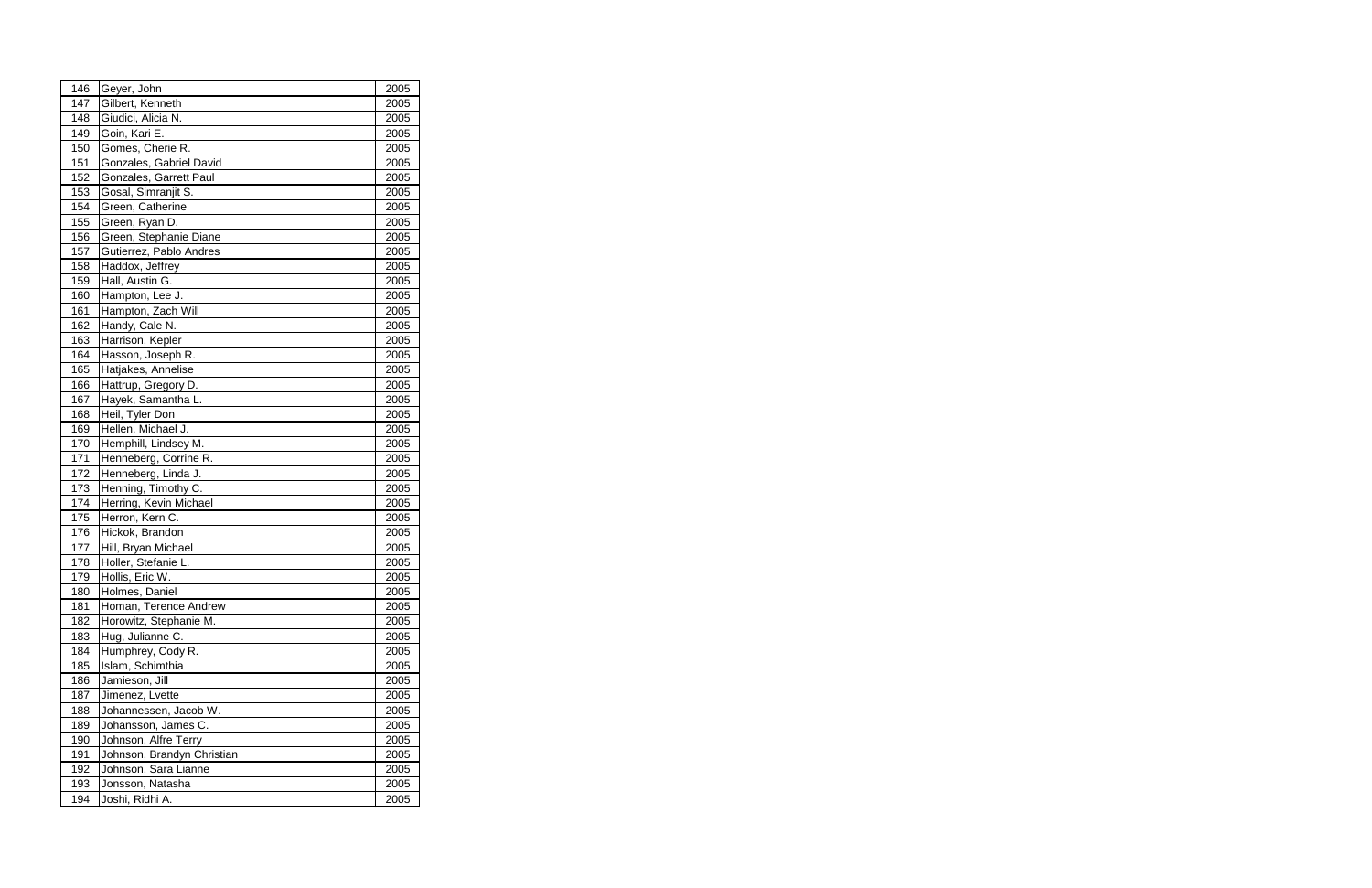| 195 | Judge, Phoebe A.               | 2005 |
|-----|--------------------------------|------|
| 196 | Juell, Rachell L.              | 2005 |
| 197 | June III, Sarah A. M.          | 2005 |
| 198 | Kaiser, Rachel Catherine       | 2005 |
| 199 | Karan, Alicia Sanjana Joy      | 2005 |
| 200 | Kaye, Natahn M.                | 2005 |
| 201 | Kidder, Andrew Moritz          | 2005 |
| 202 | Kilburn, Nicole L.             | 2005 |
| 203 | Kiley, Kayla C.                | 2005 |
| 204 | Kimbro-Mcpartla, Clayton       | 2005 |
| 205 | Kimes. Jannette                | 2005 |
| 206 | King, Kaylan D.                | 2005 |
| 207 | Knafelc, Laura M.              | 2005 |
| 208 | Kumar, Andre D.                | 2005 |
| 209 | Kumataka, Grant Kazuo          | 2005 |
| 210 | Kumataka, Kelly Sanaye         | 2005 |
| 211 | Lattin, Jeremy A.              | 2005 |
| 212 | Laughton, Trenton J.           | 2005 |
| 213 | Leahy, Carrie L.               | 2005 |
| 214 | Lebard, Antone C.              | 2005 |
| 215 | Leblanc, Devan Lee             | 2005 |
| 216 | Lee, Samantha Wailyn           | 2005 |
| 217 | Leinert, Michael A.            | 2005 |
| 218 | Linares, Ana L.                | 2005 |
| 219 | Lindop, Ian C.                 | 2005 |
| 220 | Lindstrom, Cody L.             | 2005 |
| 221 | Lintner, Andrea N.             | 2005 |
| 222 | Little, Mac                    | 2005 |
| 223 | Locke, Jordyn Lindsay          | 2005 |
| 224 | Lopez, Paulina                 | 2005 |
| 225 | Lower, Nathaniel               | 2005 |
| 226 | Luna, Jennifer E.              | 2005 |
| 227 | Lunak, Justin S.               | 2005 |
| 228 | Lundy, Matthew D.              | 2005 |
| 229 | Lydick, Richelle Ann           | 2005 |
| 230 | Lysdal, Christopher Kyle       | 2005 |
| 231 | Lysne, Chelsea Anne            | 2005 |
| 232 | Mahan, Jakob W.                | 2005 |
| 233 | Mailander, Elena G.            | 2005 |
| 234 | Makris, Steve V.               | 2005 |
| 235 | Mangosing, Kristopher P.       | 2005 |
| 236 | Marini, Francesca M.           | 2005 |
| 237 | Marsh, Anastacia Chanel        | 2005 |
| 238 | Martinez Lopez, Rocio Milagros | 2005 |
| 239 | Mateo, Jenalyn Galutera        | 2005 |
| 240 | Mattingly, Carlin              | 2005 |
| 241 | McBride, Christopher           | 2005 |
| 242 | McClure, Kyle J.               | 2005 |
| 243 | McCune, Connor L.              | 2005 |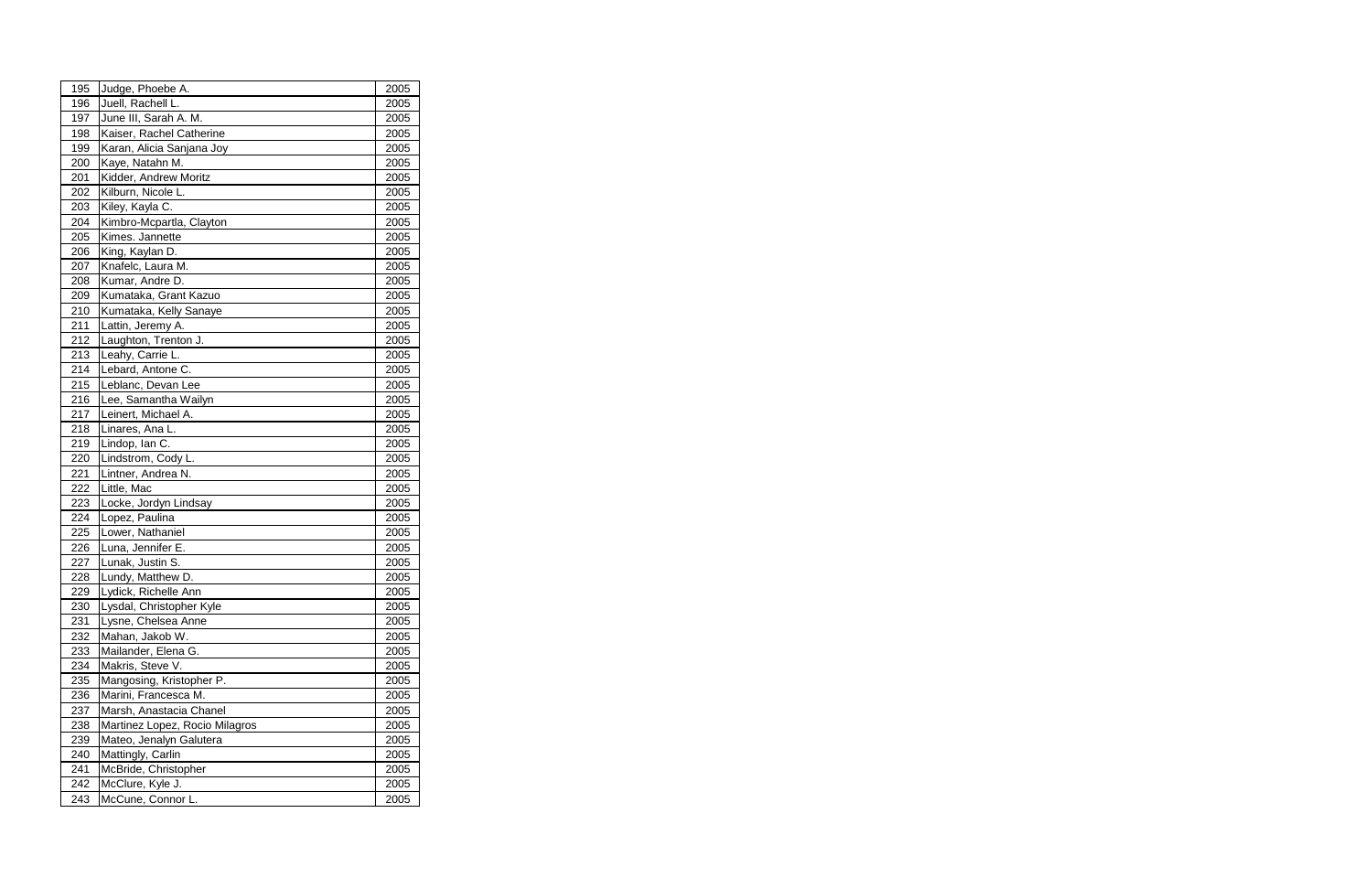| 244 | McKissick, Matthew J.             | 2005 |  |
|-----|-----------------------------------|------|--|
| 245 | Mestre, Jake H.                   | 2005 |  |
| 246 | Morales, Mirnaliz                 | 2005 |  |
| 247 | Morgan-Beesley, Elizabeth         | 2005 |  |
| 248 | Morin, Wilfred F.                 | 2005 |  |
| 249 | Morrey, Anthony J.                | 2005 |  |
| 250 | Mosaleh, Arash S.                 | 2005 |  |
| 251 | Mukta, Kamrunnesa                 | 2005 |  |
| 252 | Murphy, Sara Kathleen             | 2005 |  |
| 253 | Narolskaya, Anastasia Nikolayevna | 2005 |  |
| 254 | Natividad, Karen Angeli           | 2005 |  |
| 255 | Nau, Danielle P.                  | 2005 |  |
| 256 | Naughton, Ashley S.               | 2005 |  |
| 257 | Nebeker, Russell G.               | 2005 |  |
| 258 | Nolte, Amanda                     | 2005 |  |
| 259 | Norris, Corey Paul                | 2005 |  |
| 260 | Nunn, John W.                     | 2005 |  |
| 261 | Obrien, Rory J.                   | 2005 |  |
| 262 | Olander, Peter Reese              | 2005 |  |
| 263 | Oliveira, Ashley R.               | 2005 |  |
| 264 | Oliver, Elysia A.                 | 2005 |  |
| 265 | Olson, Jenna M.                   | 2005 |  |
| 266 | Orgill, Kathryn                   | 2005 |  |
| 267 | Pak, Audrey Eunsoo                | 2005 |  |
| 268 | Pallesen, Jeffrey Raymond         | 2005 |  |
| 269 | Pappas, Taylor M.                 | 2005 |  |
| 270 | Parker, Trevor J.                 | 2005 |  |
| 271 | Paulson, Brittany Danielle        | 2005 |  |
| 272 | Peele, Nicolas D.                 | 2005 |  |
| 273 | Perez, Abel Gabriel               | 2005 |  |
| 274 | Perez, Riamar                     | 2005 |  |
| 275 | Peruzzato, Joseph A.              | 2005 |  |
| 276 | Pierce, Jamison Drew              | 2005 |  |
| 277 | Pierce, Joshua H.                 | 2005 |  |
| 278 | Ponce, Michael Jeffrey            | 2005 |  |
| 279 | Potter, Annemarie C.              | 2005 |  |
| 280 | Preston, Katherine                | 2005 |  |
| 281 | Quirk, Cody                       | 2005 |  |
| 282 | Rathburn, Daniel C.               | 2005 |  |
| 283 | Rathburn, David C.                | 2005 |  |
| 284 | Read, Robert W.                   | 2005 |  |
| 285 | Redmond, Danielle                 | 2005 |  |
| 286 | Reno, Catherine C.                | 2005 |  |
| 287 | Reno, Francis E.                  | 2005 |  |
| 288 | Reyes, Salvador                   | 2005 |  |
| 289 | Reynolds, Randy J.                | 2005 |  |
| 290 | Rich, Michawn Marie               | 2005 |  |
| 291 | Richards, Sean B.                 | 2005 |  |
| 292 | Riley, Christine                  | 2005 |  |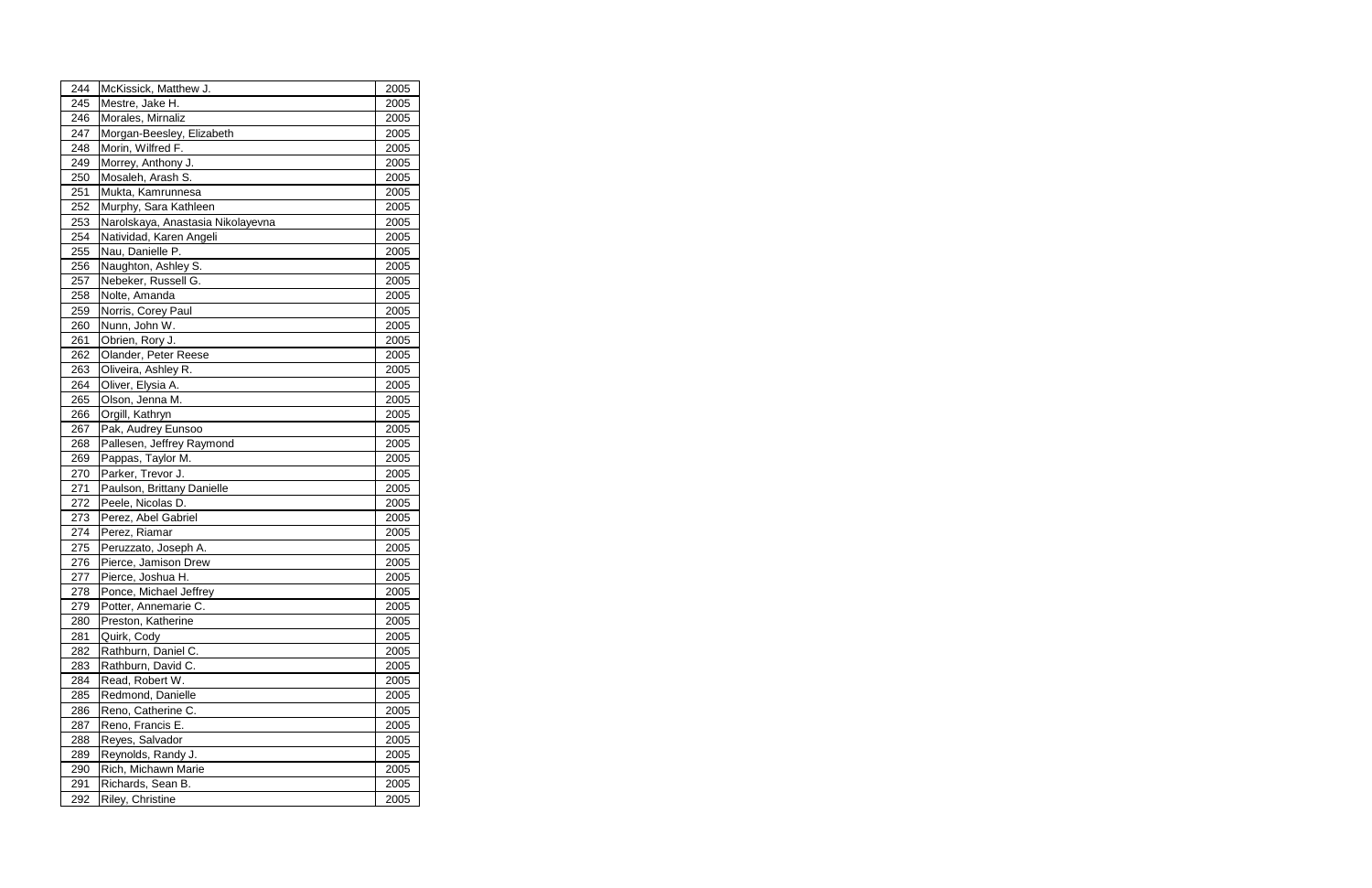| 293 | Rodriguez, Katherine M.       | 2005 |
|-----|-------------------------------|------|
| 294 | Rolli, Jack R.                | 2005 |
| 295 | Rowe, Justin S.               | 2005 |
| 296 | Rowen, James                  | 2005 |
| 297 | Rucker, Daniel                | 2005 |
| 298 | Rusk, Taylor J.               | 2005 |
| 299 | Saeedi, Sharon M.             | 2005 |
| 300 | Sallee, Tara Starr            | 2005 |
| 301 | Sande, Jennifer T.            | 2005 |
| 302 | Sanders, Joe V.               | 2005 |
| 303 | Sawyer, Stephanie Noel        | 2005 |
| 304 | Schmitt, Bryan Scott          | 2005 |
| 305 | Schneider, Kristine A.        | 2005 |
| 306 | Schoen, Kyle R.               | 2005 |
| 307 | Scott, Mallory Regina         | 2005 |
| 308 | Shaff, Jaimie R.              | 2005 |
| 309 | Shaffer, Brittany E.          | 2005 |
| 310 | Shane, Laura M.               | 2005 |
| 311 | Shannon, Steven F.            | 2005 |
| 312 | Sharpe, Laura Ashley          | 2005 |
| 313 | Shaver, Elaine Marion         | 2005 |
| 314 | Shaw, Tairen Anne             | 2005 |
| 315 | Sherman, Michael Lawrence     | 2005 |
| 316 | Shilling, Amber Dawn          | 2005 |
| 317 | Shonnard, Bryan C.            | 2005 |
| 318 | Shumaker, Lauren E.           | 2005 |
| 319 | Sidorski, Alexandra Elaine    | 2005 |
| 320 | Silverberg, Nicole B.         | 2005 |
| 321 | Siri, Justin N.               | 2005 |
| 322 | Sirois, Josh                  | 2005 |
| 323 | Smee, Blake J.                | 2005 |
| 324 | Smith, Christopher C.         | 2005 |
| 325 | Smith, Sara                   | 2005 |
| 326 | Smith, Trevor C.              | 2005 |
| 327 | Soto, Miguel A.               | 2005 |
| 328 | St. Peter, Christopher Roland | 2005 |
| 329 | Stamm, Taimi Helena           | 2005 |
| 330 | Stangle, Breanna Danielle     | 2005 |
| 331 | Starr, Jason M.               | 2005 |
| 332 | Stevens, Thomas Leroy         | 2005 |
| 333 | Stewart, Anthony Richard      | 2005 |
| 334 | Stewart, Valerie A.           | 2005 |
| 335 | Stodmeister, Alex R.          | 2005 |
| 336 | Stott, Emily J.               | 2005 |
| 337 | Strand, Cathyrine             | 2005 |
| 338 | Strawn, Taylor T.             | 2005 |
| 339 | Streeper, Jillian J.          | 2005 |
| 340 | Strickler, Tysca A.           | 2005 |
| 341 | Surwillo, Leslie A.           | 2005 |